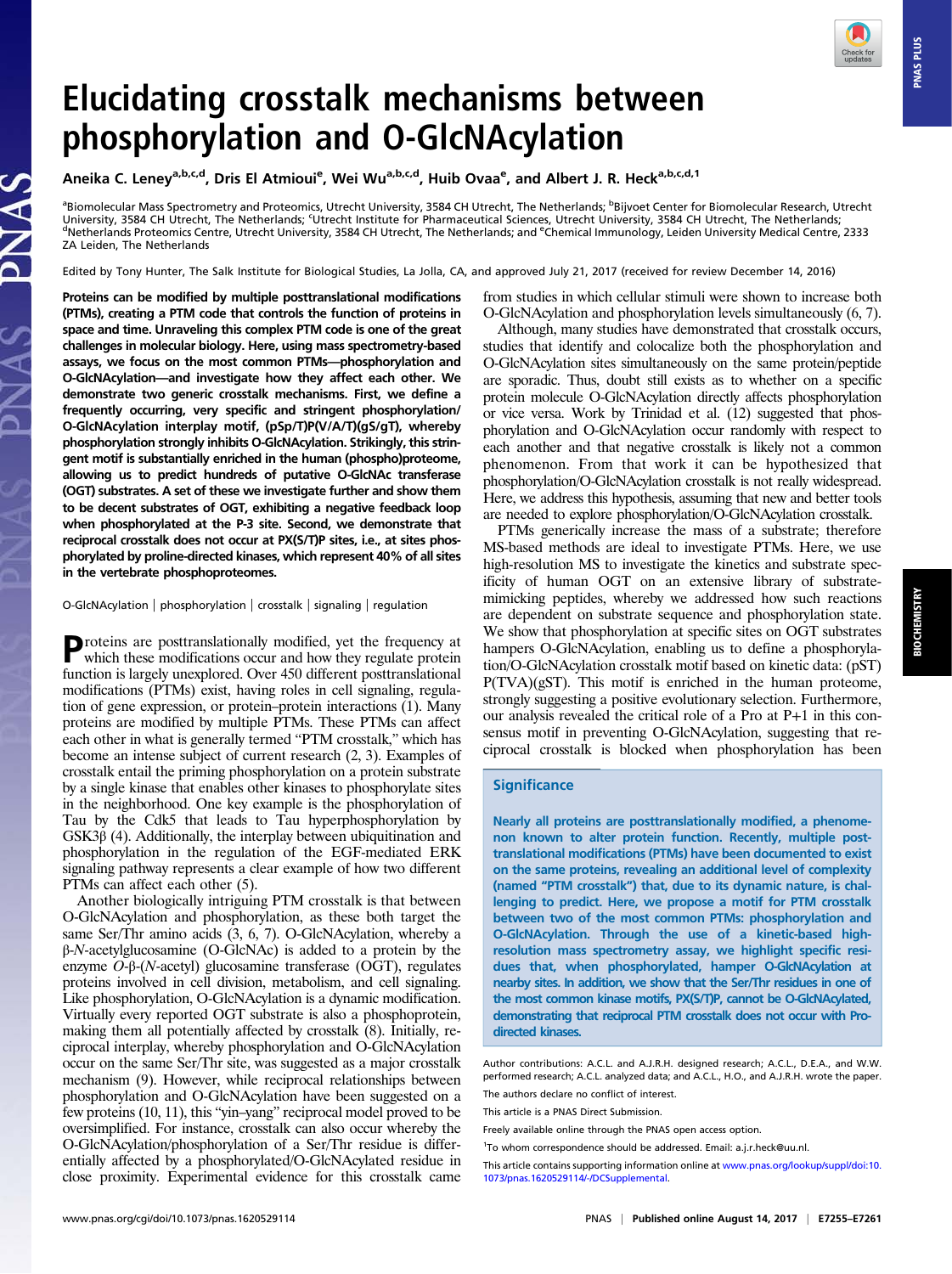enforced by a Pro-directed kinase. As these phosphorylation events represent in frequency about 40% of all phosphorylation sites in human cells, this finding represents a significant step forward in predicting and evaluating PTM crosstalk.

#### Results

Phosphorylation at Specific Sites Hampers O-GlcNAcylation. In an initial attempt to investigate whether phosphoproteins can be O-GlcNAcylated, we enriched phosphopeptides from A549 cells and O-GlcNAcylated them in vitro. As a positive control, we added a casein kinase II (CK2) peptide, a known, good substrate of OGT (13). The CK2 peptide became O-GlcNAcylated on only the predicted Ser347 with 100% occupancy. Intriguingly, although the majority of the phosphopeptides contained unoccupied Ser/ Thr residues, only one of the thousands of phosphopeptides on which the phosphate and O-GlcNAc modifications could be mapped was found to be O-GlcNAcylated; this peptide originated from CRMP2 (SI Appendix[, Fig. S1 and Table S1](http://www.pnas.org/lookup/suppl/doi:10.1073/pnas.1620529114/-/DCSupplemental/pnas.1620529114.sapp.pdf)). Thus, we speculated that the primed phosphorylation might substantially hamper subsequent O-GlcNAcylation. To verify this, it is important to establish whether the presence of an O-GlcNAc moiety alters phosphopeptide enrichment. Thus, first a mixture of O-GlcNAc–modified and free unphosphorylated peptides were subjected to iron-immobilized metal ion affinity chromatography (Fe-IMAC) enrichment, and their relative abundances were compared before and in the flow through from the Fe-IMAC purification. The ratios of O-GlcNAc:free peptides remained constant, showing that O-GlcNAcylated peptides have no affinity for the Fe-IMAC resin ([SI Appendix](http://www.pnas.org/lookup/suppl/doi:10.1073/pnas.1620529114/-/DCSupplemental/pnas.1620529114.sapp.pdf), Fig. S2A). Next, a mixture of O-GlcNAcylated and unmodified phosphopeptides was analyzed. The ratio of the intensities of the eluted O-GlcNAcylated:free phosphopeptides remained constant before and after elution from the Fe-IMAC column, confirming that the presence of an O-GlcNAc moiety on phosphopeptides does not affect their ability to bind and elute during phosphopeptide enrichment ([SI Appendix](http://www.pnas.org/lookup/suppl/doi:10.1073/pnas.1620529114/-/DCSupplemental/pnas.1620529114.sapp.pdf), [Fig. S2](http://www.pnas.org/lookup/suppl/doi:10.1073/pnas.1620529114/-/DCSupplemental/pnas.1620529114.sapp.pdf)B). In additional support of our hypothesis, in vivo studies have shown that, upon treatment with kinase activators or phosphatase inhibitors, the levels of O-GlcNAcylation within cells decrease (14, 15).

To further test our hypothesis, we synthesized two peptides corresponding to the zinc finger protein 281 (ZNF281<sub>res885-895</sub>) and  $CK2_{res343-365}$ , respectively (*SI Appendix*[, Table S2](http://www.pnas.org/lookup/suppl/doi:10.1073/pnas.1620529114/-/DCSupplemental/pnas.1620529114.sapp.pdf)), as these earlier have been implicated in phosphorylation and O-GlcNAcylation crosstalk. Ser347 O-GlcNAcylation in CK2 was shown to be antagonistic to Thr344 phosphorylation, preventing CK2 from binding to Pin1, a process involved in enhancing CK2 stability (16). O-GlcNAcylation of ZNF281 at Ser891 also plays a key regulatory role that has been suggested to be involved in embryonic stem cell differentiation (17). Interestingly, phosphorylation on Thr888 in ZNF281 has been identified in large-scale phosphoproteomic datasets (18). However, whether direct interplay exists between these PTMs still remains to be verified. Here, we directly probed the effect of phosphorylation of Thr888 on ZNF281 on the rate of O-GlcNAcylation. Fig. 1 shows the mass spectra and the resulting O-GlcNAcylation kinetics of both the nonmodified and the phosphorylated ZNF281 peptide before and after incubation with OGT. Interestingly, less than 5% of the phosphorylated ZNF281 peptide was O-GlcNAcylated after 8 h compared with 90% of the free ZNF281 peptide (Fig. 1B), showing that phosphorylation at Thr888 hampers Ser891 O-GlcNAcylation. Hypothetically, this crosstalk observed could add an additional regulatory role to ZNF281 in stem cell differentiation, in addition to the previously suggested regulatory role of O-GlcNAcylation on Ser891 (17). To decipher whether this observed crosstalk is a more general phenomenon, an unmodified and phosphorylated CK2 peptide was also incubated with OGT, and the relative peptide O-GlcNAcylation levels were monitored (Fig. 1C). Consistent with work by Cole and coworkers (16), the rate of Ser347



Fig. 1. Phosphorylation at P−3 hampers O-GlcNAcylation. (A) MS of free and phosphorylated ZNF281<sub>res885-895</sub> upon incubation with OGT for 0 h (Top) and 5 h (Bottom). (B) Rates of O-GlcNAcylation of ZNF281<sub>res885-895</sub> with (red trace) and without (blue trace) phosphorylation at P−3. (C) As in B but for CK2res343–365. The Insets show the O-GlcNAc incorporated after 8 h.

O-GlcNAcylation was severely reduced by Thr344 phosphorylation (Fig. 1C).

MS/MS analysis of the O-GlcNAcylated ZNF281- and CK2 derived peptide sequences revealed in both cases a single O-GlcNAcylation site (SI Appendix[, Figs. S3 and S4](http://www.pnas.org/lookup/suppl/doi:10.1073/pnas.1620529114/-/DCSupplemental/pnas.1620529114.sapp.pdf)). Interestingly, these phosphorylation sites that decreased the O-GlcNAcylation rate were located at P−3 with respect to the O-GlcNAcylation sites. Thus, we concluded that phosphorylation specifically at P−3 may reduce the rate of subsequent O-GlcNAcylation. To confirm that crosstalk primarily occurs when phosphorylation is present at P−3, a peptide from CRMP2 whose O-GlcNAcylation acceptor site is well established (19), was synthesized so that residues upstream and downstream of the O-GlcNAcylation site were either left unmodified or phosphorylated (SI Appendix[, Table S2](http://www.pnas.org/lookup/suppl/doi:10.1073/pnas.1620529114/-/DCSupplemental/pnas.1620529114.sapp.pdf)). The locations of the phosphorylation sites were chosen based on their previous detection in vivo (20). Interestingly, comparable O-GlcNAcylation levels were observed on Ser517 for the unmodified peptide and the peptide in which Ser522 had been phosphorylated (at P+5 relative to the O-GlcNAc site) ([SI Appendix](http://www.pnas.org/lookup/suppl/doi:10.1073/pnas.1620529114/-/DCSupplemental/pnas.1620529114.sapp.pdf), [Figs. S5 and S6\)](http://www.pnas.org/lookup/suppl/doi:10.1073/pnas.1620529114/-/DCSupplemental/pnas.1620529114.sapp.pdf). This reveals that phosphorylation downstream of the O-GlcNAcylation site does not substantially alter the rate of O-GlcNAcylation for CRMP2. In contrast, the quadruply phosphorylated CRMP2 peptide (Thr509, Thr514, Ser518, and Ser522) showed a dramatic decrease in O-GlcNAcylation kinetics with only 2% of this peptide being O-GlcNAcylated. Interestingly, these results on CRMP2 are in line with our aforementioned experiments, in which a large phosphopeptide library derived from A549 cells was O-GlcNAcylated. In these experiments, CRMP2 peptides were detected in which Thr509, Thr514, Ser518, and Ser522 were phosphorylated. However, upon O-GlcNAcylation of this phosphopeptide library, only one phosphopeptide became O-GlcNAcylated in which the phosphorylation site was at P+5 (Ser522) with respect to the O-GlcNAcylation site (Ser517) ([SI Appendix](http://www.pnas.org/lookup/suppl/doi:10.1073/pnas.1620529114/-/DCSupplemental/pnas.1620529114.sapp.pdf), Fig. S1).

Since phosphorylation at P-3 seems to specifically constrain O-GlcNAcylation rates, we sought to investigate whether O-GlcNAcylation may also hamper protein phosphorylation. Therefore, we selected two in vitro O-GlcNAcylated peptide sequences (ZNF281<sub>res885-895</sub> and CRMP2<sub>res507-525</sub>) and incubated them with a relevant kinase (Fig. 2). In neurons, phosphorylation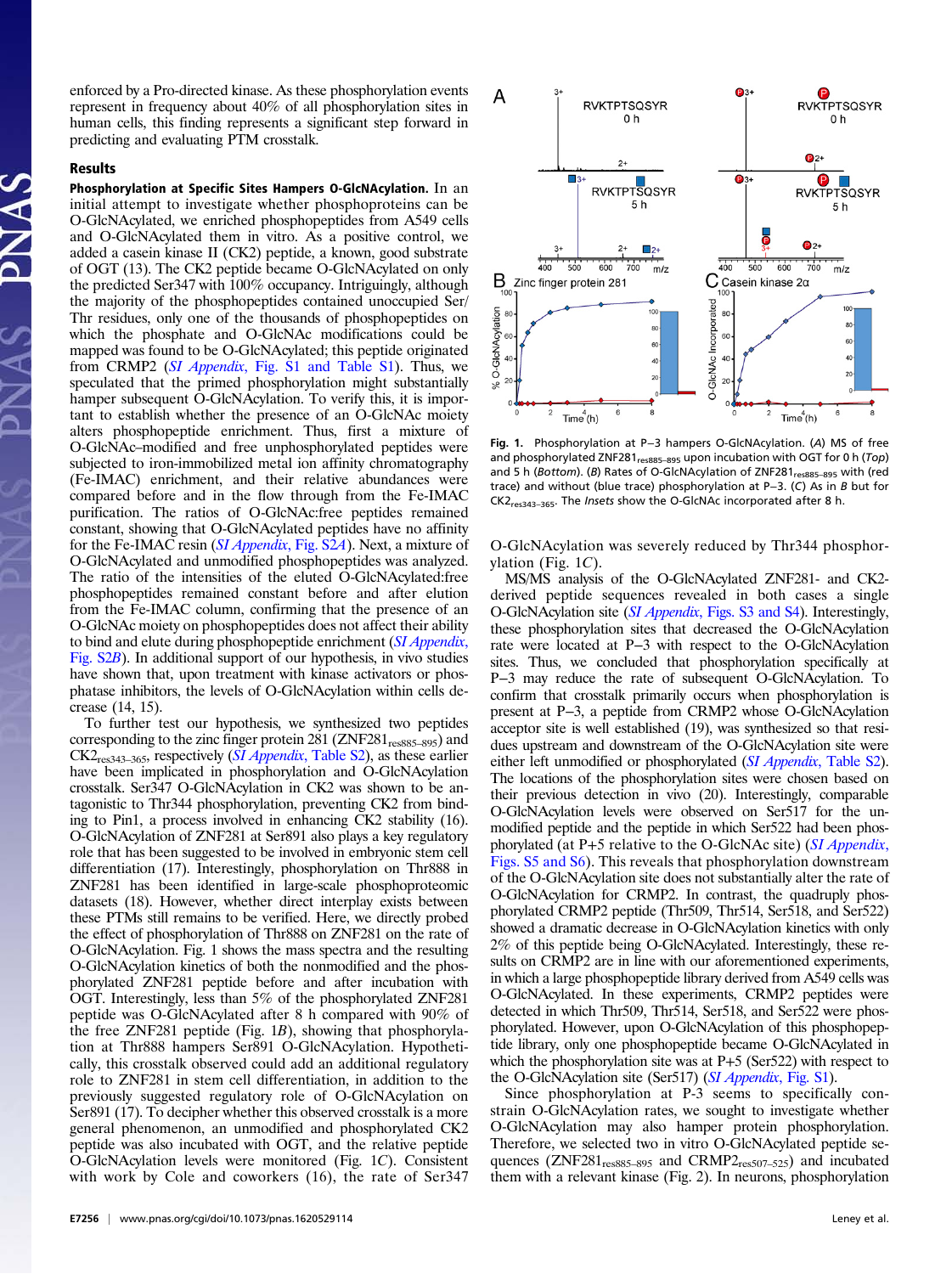

Fig. 2. O-GlcNAcylation hampers phosphorylation on nearby Ser/Thr residues. (A) Normalized phosphate incorporation on the free (gray trace) and O-GlcNAcylated (blue trace) CRMP2<sub>res507-525</sub> upon incubation with cdk5p25 kinase, ATP, and Mg<sup>2+</sup>. (B) The number of phosphorylation sites on the free (gray bar) and O-GlcNAcylated (blue bar) CRMP2 peptide (i.e., the phosphorylation stoichiometry) upon further incubation of the cdk5-phosphorylated CRMP2 peptides with the second kinase, GSK3 $\beta$  ( $t = 10$  h). The error bars represent the SD from the mean. (C) Phosphorylation status of ZNF281<sub>res885-895</sub> upon incubation with the kinases PKA, ERK1, ERK2, cdk1cyclinA2, GSK3β, and cdk5p25. The normalized phosphate incorporation is shown for the free and O-GlcNAcylated ZNF281 peptide.

of CRMP2 occurs initially at Ser522 by Cdk5, which primes CRMP2 for subsequent phosphorylation by GSK3β at Ser518 and Thr514 (21). Thus, the O-GlcNAcylated CRMP2 peptide was first incubated with Cdk5, followed by incubation with GSK3β. Interestingly, both the free and O-GlcNAcylated CRMP2 were phosphorylated on Ser522 with similar rates by Cdk5 (Fig. 2A and [SI Appendix](http://www.pnas.org/lookup/suppl/doi:10.1073/pnas.1620529114/-/DCSupplemental/pnas.1620529114.sapp.pdf), Fig. S7); however, upon the addition of GSK3β, the presence of the O-GlcNAc moiety hampered phosphorylation, with only two phosphate groups incorporated on average compared with three for the unmodified CRMP2 (Fig. 2B). The O-GlcNAcylated ZNF281 peptide also hindered subsequent phosphorylation in assays in which we used six different protein kinases (Fig. 2C). Together, the data show that O-GlcNAcylation hampers phosphorylation, thus demonstrating that reciprocal crosstalk exists between O-GlcNAcylation and phosphorylation.

Phosphorylation/O-GlcNAcylation Crosstalk Sites Identified. Very few data exist wherein O-GlcNAcylation and phosphorylation are detected simultaneously on the same protein molecule. Thus, we hypothesized that the phosphorylation/O-GlcNAcylation interplay reported here could represent a generic regulatory mechanism. We defined a stringent putative motif:  $(T/S)P(V/T/A)(S/T)$  (the O-GlcNAc and phospho sites are highlighted in bold and italic, respectively) (Fig. 3A). This motif is based on several sets of reported data, namely the O-GlcNAcylation motif extracted from the 26 best-known OGT substrates (22), the PX(S/T) O-GlcNAc motif described for HLA class I-bound peptides (23), the protein

sequences O-GlcNAcylated in this study (*SI Appendix*[, Table S2](http://www.pnas.org/lookup/suppl/doi:10.1073/pnas.1620529114/-/DCSupplemental/pnas.1620529114.sapp.pdf)), and the finding reported in this paper that phosphorylation at P−3 hampers O-GlcNAcylation. Using bioinformatics analysis, we found that these sequences of four amino acids not only are very common in the human proteome (Fig. 3B) but also are significantly overrepresented (more than two times the number of occurrences), hinting at a positive evolutionary selection for either structural or functional reasons (Fig. 3B). Interestingly, more than 40% of these sequences have been deposited in the PhosphoSitePlus database in which 5,968 protein sequences had one or multiple Ser/Thr residues within the motif phosphorylated. Of all these sequences, 1,286 had a phosphorylated Ser/Thr residue at P−3. We next queried whether these 1,286 protein sequences might not only be substrates of kinases and OGT but also might display interplay in between phosphorylation and O-GlcNAcylation, whereby phosphorylation at P−3 in this consensus sequence should prevent O-GlcNAcylation. In support of our hypothesis, a few of these protein sequences have already been reported to be involved in phosphorylation/O-GlcNAcylation crosstalk [e.g., in the eIF4 that plays a role in mRNA translation (24) and the paired amphipathic helix protein Sin3a that acts cooperatively with OGT to repress transcription (25, 26)].

To investigate whether crosstalk exists more widely for proteins exhibiting the motif  $(T/S)P(V/T/A)(S/T)$  defined here, two criteria must be satisfied. First, proteins containing these motifs must be OGT substrates. Second, phosphorylation at P−3 must decrease the extent of O-GlcNAcylation. Thus, nine substrate-mimicking peptides from the predicted proteins (Table 1 and [SI Appendix](http://www.pnas.org/lookup/suppl/doi:10.1073/pnas.1620529114/-/DCSupplemental/pnas.1620529114.sapp.pdf), [Table S3](http://www.pnas.org/lookup/suppl/doi:10.1073/pnas.1620529114/-/DCSupplemental/pnas.1620529114.sapp.pdf)), none previouslyknown to be OGT substrates, were selected and individually incubated with OGT. The nine protein sequences were readily O-GlcNAcylated (Fig. 3C) with the O-GlcNAcylation sites matching precisely those predicted (Table 1 and SI Appendix[, Figs. S8](http://www.pnas.org/lookup/suppl/doi:10.1073/pnas.1620529114/-/DCSupplemental/pnas.1620529114.sapp.pdf)–[S16 and Table S3\)](http://www.pnas.org/lookup/suppl/doi:10.1073/pnas.1620529114/-/DCSupplemental/pnas.1620529114.sapp.pdf). Next, the same nine



Fig. 3. Predicting phosphorylation/O-GlcNAcylation crosstalk. (A) Motif for crosstalk with phosphorylation on P−3 and O-GlcNAc on 0. (B) The frequency of all four amino-acid combinations in the human proteome. The sequences matching the predicted crosstalk motif are in red. (C) The number of occurrences of each sequence from the crosstalk motif (red bars) compared with the number expected if this sequence were to occur at random (gray bars), taking into account that some amino acids are more abundant in the human proteome. The sequences that are also deposited in the PhosphoSitePlus database, i.e., those containing phosphorylation residues within or immediately surrounding the motif, are shown in orange. (D) O-GlcNAc incorporation after 24 h on nine bioinformatically predicted OGT substrates (Table 1) with and without phosphorylation at P−3.

**PNAS PLUS**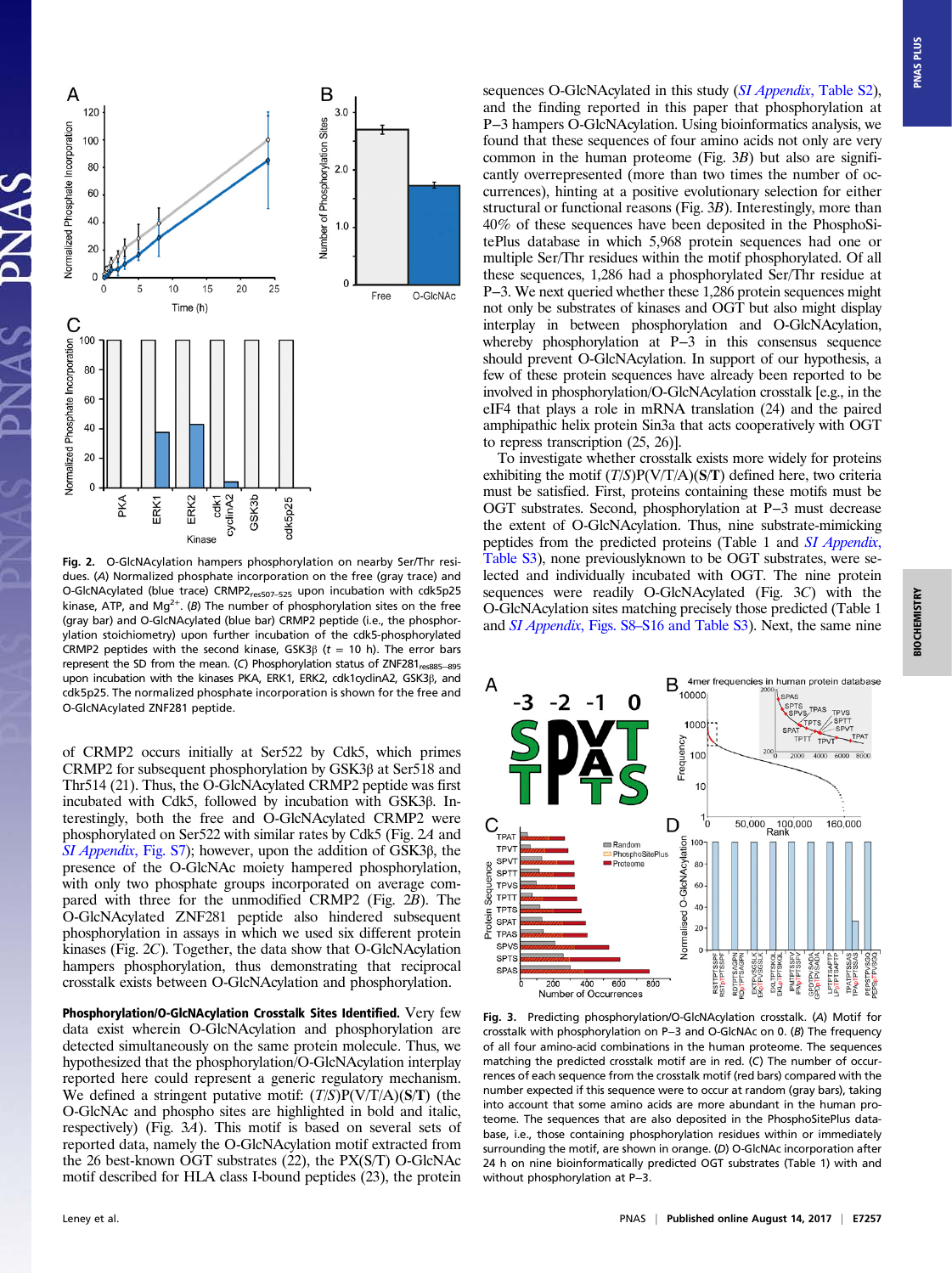Table 1. Pro and phosphorylation hamper promiscuous O-GlcNAcylation

|                          | Predicted O-GlcNAc       |               | % O-GlcNAc   |
|--------------------------|--------------------------|---------------|--------------|
| Peptide sequence         | site                     | O-GIcNAc site | incorporated |
| <b>LSPATPTSEG</b>        | Thr377,Ser380            | Ser380        | 65.3         |
| <b>LSPApTPTSEG</b>       | Thr377, Ser380           | Ser380        | 4.0          |
| LpSPATPTSEG              | Thr377, Ser380           | Ser380        | 57.0         |
| <b>SPGSTPTTPTSSQA</b>    | Thr437, Ser440           | Ser440        | 55.0         |
| <b>SPGpSTPTTPTSSQA</b>   | Thr437.Ser440            | Ser440        | 45.2         |
| <b>SPGSpTPTTPTSSQA</b>   | Thr437, Ser440           | Ser440        | 50.7         |
| <b>SPGSTPTTPpTSSQA</b>   | Thr437, Ser440           | Ser440        | 0            |
| <b>RKPVTVSPTTPTSPTEG</b> | Thr508, Thr 513, Ser 516 | <b>Thr508</b> | 9.1          |

ZNF687, Nup214, and dynein 1 light chain intermediate peptides contain multiple Ser/Thr residues but harbor only a single O-GlcNAc site.

peptides were synthesized with a phosphorylated Ser/Thr at P−3 (Table 1 and *SI Appendix*[, Table S3](http://www.pnas.org/lookup/suppl/doi:10.1073/pnas.1620529114/-/DCSupplemental/pnas.1620529114.sapp.pdf)) and were again incubated with OGT (Fig. 3C). In eight of the nine phosphopeptides, the O-GlcNAcylation became fully blocked. Only for the centromere protein V peptide was a minor amount of O-GlcNAcylation detected, albeit substantially less compared with its unphosphorylated peptide counterpart. Thus, since in all peptides analyzed, crosstalk was observed, we propose that all proteins containing the sequence motif  $(T/S)P(V/T/A)(S/T)$  could represent bona fide OGT substrates and be regulated by phosphorylation/O-GlcNAcylation crosstalk.

Next we validated whether this crosstalk pertains in cellular systems. Using a specific O-GlcNAcase (OGA) inhibitor, GlcNAcstatin G, we substantially up-regulated the O-GlcNAcylation levels in human HeLa cells (SI Appendix[, Fig. S17](http://www.pnas.org/lookup/suppl/doi:10.1073/pnas.1620529114/-/DCSupplemental/pnas.1620529114.sapp.pdf)A) and queried whether this affected the extent of phosphorylation on peptides (following enrichment from HeLa cells using Fe-IMAC) harboring the  $(T/S)P(V/T/A)(S/T)$  sequence motif (Fig. 3A). Considering that reciprocal crosstalk exists between O-GlcNAcylation and phosphorylation (Fig. 2), our assumption was that if negative crosstalk occurs, whereby phosphorylation is at P−3 with respect to a putative O-GlcNAcylation site, the amount of phosphorylation will decrease. In the HeLa cells treated with the OGA inhibitor, 10 phosphorylated peptides were detected that harbored the  $(T/S)P(V/T/A)(S/T)$ sequence motif, all being down-regulated (SI Appendix[, Fig. S17](http://www.pnas.org/lookup/suppl/doi:10.1073/pnas.1620529114/-/DCSupplemental/pnas.1620529114.sapp.pdf)B), providing evidence that this negative crosstalk holds true in vivo for these substrates. Moreover, in vitro experiments showed nine of these down-regulated phosphopeptides were indeed OGT substrates (SI Appendix[, Table S4\)](http://www.pnas.org/lookup/suppl/doi:10.1073/pnas.1620529114/-/DCSupplemental/pnas.1620529114.sapp.pdf). In addition, upon incubation of four of these peptides with the kinases cdk5 or p38α, decreased phosphate incorporation at P−3 was observed when compared with their O-GlcNAcylated (at P+3 with respect to the phosphorylation site) and unmodified counterparts (SI Appendix[, Fig. S18\)](http://www.pnas.org/lookup/suppl/doi:10.1073/pnas.1620529114/-/DCSupplemental/pnas.1620529114.sapp.pdf).

Reciprocal Interplay Does Not Occur on Ser/Thr Sites Targeted by Pro-Directed Kinases. Reciprocal phosphorylation/O-GlcNAcylation on the same site has been hypothesized to occur on various proteins; however, the frequency and biological relevance of this phosphorylation/O-GlcNAcylation competition in vivo remains unclear. Upon analysis of the 5,968 protein sequences containing our O-GlcNAcylation motif, (S/T)P(VTA)(S/T), 890 contained a phosphorylated Ser/Thr at the O-GlcNAc site followed by a Pro, i.e., putative substrates of Pro-directed kinases. To decipher whether reciprocal interplay occurs at Pro-directed kinase substrate sites, eight peptides were synthesized mimicking these putative substrates originating from phosphoproteins with diverse cellular functions (Table 1 and *SI Appendix*[, Table S3](http://www.pnas.org/lookup/suppl/doi:10.1073/pnas.1620529114/-/DCSupplemental/pnas.1620529114.sapp.pdf)). We hypothesized that if reciprocal interplay occurs at these sites, these protein sequences should also be good substrates of OGT, as they conform to our high-fidelity OGT substrate motif. Surprisingly, although all these eight peptides should undergo reciprocal interplay based on the computational prediction software Ying-O-Yang (27), none of them did, as no O-GlcNAcylation was observed (Table 1 and [SI](http://www.pnas.org/lookup/suppl/doi:10.1073/pnas.1620529114/-/DCSupplemental/pnas.1620529114.sapp.pdf) Appendix[, Fig. S19\)](http://www.pnas.org/lookup/suppl/doi:10.1073/pnas.1620529114/-/DCSupplemental/pnas.1620529114.sapp.pdf). Thus, the presence of a Pro at P+1 has a dramatic obstructing effect on O-GlcNAcylation. To verify this preventative role of Pro on O-GlcNAcylation, a substratemimicking peptide from the PEST proteolytic signal-containing nuclear protein that is known to be a good substrate of OGT was synthesized. Two peptides were synthesized in which the naturally occurring alanine residue at P+1 was intentionally substituted with Pro (Fig. 3). Fig. 3A shows mass spectra after incubation with OGT for both the natural and Ala/Pro substitution. In contrast to the authentic protein sequence in which 60% was O-GlcNAc modified, no O-GlcNAcylation was observed when the +1 amino acid was substituted to Pro (Fig. 3A). Next, we chose a substrate-mimicking peptide in which the naturally occurring Pro residing at P+1 prevented O-GlcNAcylation and mutated this Pro to Ala (Fig. 4). No O-GlcNAcylation was observed with the natural protein sequence; however, O-GlcNAcylation was readily observed when the Pro was substituted for Ala. Electron transfer dissociation (ETD)-MS/MS confirmed that the O-GlcNAcylation site matched that predicted site, based on our strict O-GlcNAcylation motif (Figs. 3A and 4B). Therefore, our results show a strict negative preference for Pro at P+1 with respect to the O-GlcNAcylation site. From these data we conclude that reciprocal phosphorylation/ O-GlcNAcylation interplay does not occur on sites targeted by



Fig. 4. Pro at P+1 obstructs O-GlcNAcylation. (A) MS of the PEST proteolytic signal-containing nuclear protein<sub>res137-146</sub> (Upper) and the same protein in which Ala at P+1 is substituted to Pro (Lower), upon incubation with OGT for 24 h. (B) Mass spectra of the DNA-binding protein RFX7<sub>res1023-1032</sub> (Upper) and the same peptide sequence in which Pro at P+1 is substituted to an Ala (Bottom), upon incubation with OGT for 24 h. ETD-MS/MS confirmed the O-GlcNAc sites. Blue squares and asterisks indicate O-GlcNAc-containing and contaminant peaks, respectively. The percent O-GlcNAcylation detected is shown at right.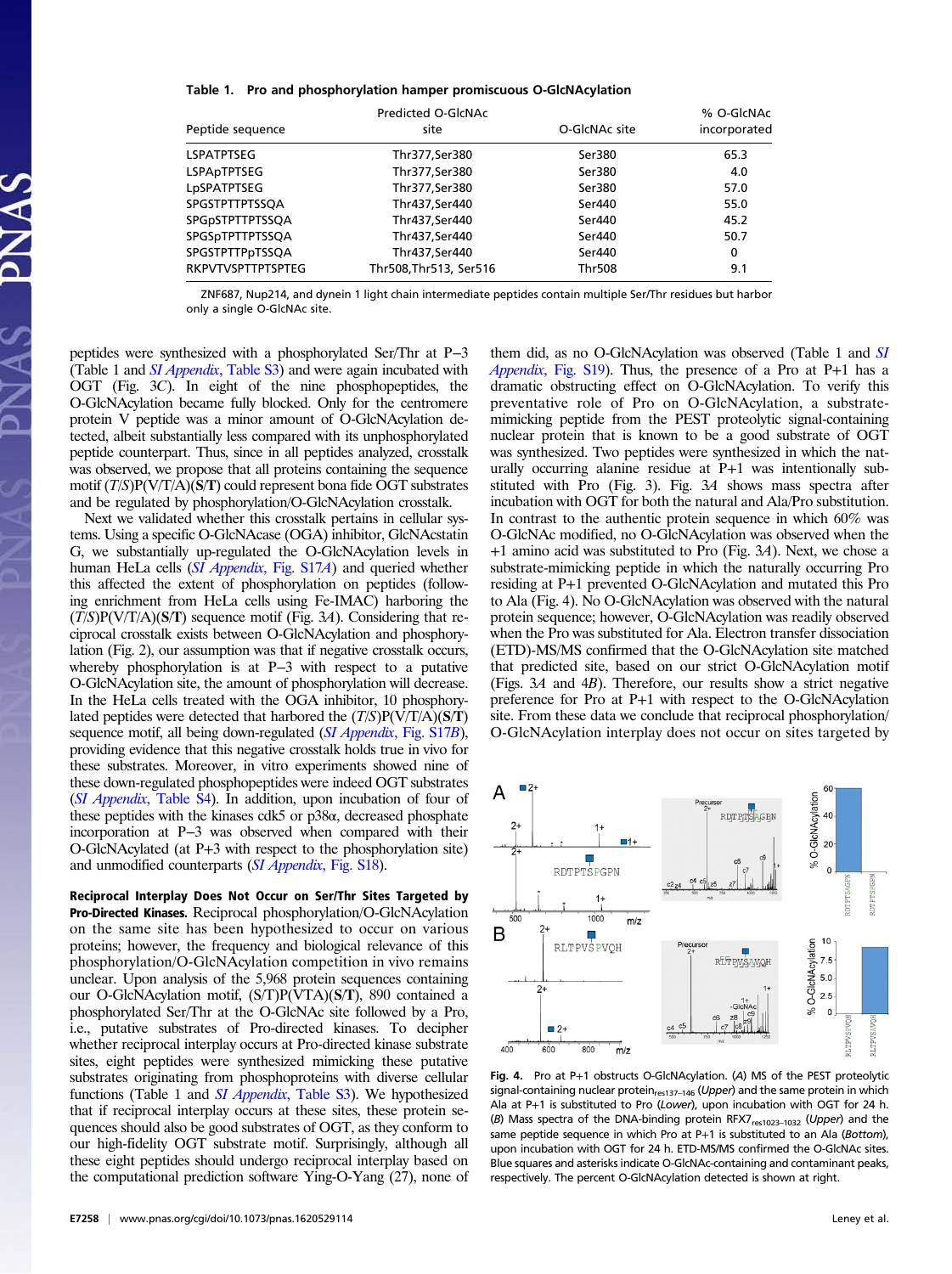Pro-directed kinases. This finding is of tremendous importance, since Pro-directed kinases represent in frequency about 40% of all human phosphorylation sites (28, 29).

Using the same phosphoproteomics readout described above in the HeLa cells treated with the OGA inhibitor, we assumed that phosphopeptides harboring the  $(T/S)P(V/T/A)(S/T)P$  motif should not be affected. In the HeLa cells treated with the OGA inhibitor, 12 phosphopeptides containing the  $(S/T)P(V/A/T)(pS/pT)P$  motif were detected, all displaying no difference in phosphopeptide abundance (*SI Appendix*[, Fig. S17](http://www.pnas.org/lookup/suppl/doi:10.1073/pnas.1620529114/-/DCSupplemental/pnas.1620529114.sapp.pdf)C). Two of these detected phosphopeptides, protein FAM122B and cytoplasmic dynein 1 light intermediate chain 1, matched those made synthetically, (Tables 1 and 2 and *SI Appendix*[, Table S3\)](http://www.pnas.org/lookup/suppl/doi:10.1073/pnas.1620529114/-/DCSupplemental/pnas.1620529114.sapp.pdf).

Thus, based on in vitro screens, both our hypotheses about crosstalk in  $(T/S)P(V/T/A)(S/T)$  and  $(T/S)P(V/T/A)(S/T)P$  motifs, seem to hold in human cells. Still further in vivo studies are required, as our assumptions are likely oversimplifying the genuine in vivo situation. Indeed, it is possible that O-GlcNAcylation levels could affect phosphorylation of these sites indirectly. In addition, we have not taken into account more regulatory levels of PTM crosstalk that occur in cells, such as the possible activation/ deactivation of kinases by O-GlcNAcylation (30, 31).

Pro Prevents Promiscuous O-GlcNAcylation. Ser/Thr-Pro–rich regions occur in proteins with high frequency. Most of these proteins are modified by a plethora of PTMs. Due to the broad specificity of protein kinases, multiple Ser/Thr residues within protein sequences can become phosphorylated. In sharp contrast, OGT has a much more restricted substrate sequence specificity (22); thus O-GlcNAcylation typically occurs at only one or a few Ser/Thr residues within these Ser/Thr-rich sequences. It has been suggested that there is little OGT substrate bias toward a specific amino acid at P+1 (22), in contrast to our finding that Pro at P+1 blocks O-GlcNAcylation. We investigated, therefore, whether Pro could act to guide OGT to specific Ser/Thr sites. Therefore, three Ser/ Thr-rich peptides from the proteins ZNF687, Nup214, and cytoplasmic dynein 1 light intermediate chain 1 were synthesized (Table 2 and *SI Appendix*[, Table S3\)](http://www.pnas.org/lookup/suppl/doi:10.1073/pnas.1620529114/-/DCSupplemental/pnas.1620529114.sapp.pdf). Interestingly, despite the fact that these contained multiple predicted O-GlcNAcylation sites (27), only one Ser/Thr on each peptide became O-GlcNAcylated

(Table 2). In all three cases, the O-GlcNAcylation motif was PX(S/T) (the O-GlcNAc site is in bold, and "X" represents any amino acid) (SI Appendix[, Figs. S20](http://www.pnas.org/lookup/suppl/doi:10.1073/pnas.1620529114/-/DCSupplemental/pnas.1620529114.sapp.pdf)-[S22](http://www.pnas.org/lookup/suppl/doi:10.1073/pnas.1620529114/-/DCSupplemental/pnas.1620529114.sapp.pdf)). No O-GlcNAcylation occurred at the PX(S/T) motif when Pro was at P+1 with respect to the O-GlcNAcylation site. Thus, OGT shows a strict negative preference of Pro at P+1, preventing promiscuous O-GlcNAcylation in Ser/Thr-Pro–rich regions of proteins.

The Nup214 and ZNF687 sequences selected contain multiple reported phosphorylation sites in close proximity to the O-GlcNAcylation site observed. Thus, in addition to Pro preventing promiscuous O-GlcNAcylation, according to our phosphorylation/ O-GlcNAcylation consensus motif, phosphorylation at specific sites may also prevent O-GlcNAcylation on these proteins. Therefore, ZNF687res373–<sup>382</sup> was synthesized, in which we phosphorylated Ser374 and Thr377 (at P−6 and P−3, respectively, with respect to the O-GlcNAc site), and the percentage O-GlcNAcylation on the phosphopeptides was compared with that of the unmodified peptide (Table 2). The phosphosites were chosen based on their reported detection (32). Consistent with our previous data on CRMP2 ([SI](http://www.pnas.org/lookup/suppl/doi:10.1073/pnas.1620529114/-/DCSupplemental/pnas.1620529114.sapp.pdf) Appendix[, Fig. S6\)](http://www.pnas.org/lookup/suppl/doi:10.1073/pnas.1620529114/-/DCSupplemental/pnas.1620529114.sapp.pdf), phosphorylation at P−3 dramatically reduced the rate of O-GlcNAcylation, whereas the P−6 phosphosite had little effect (Table 2 and SI Appendix[, Fig. S23](http://www.pnas.org/lookup/suppl/doi:10.1073/pnas.1620529114/-/DCSupplemental/pnas.1620529114.sapp.pdf)). Next, we synthesized peptides corresponding to Nup214<sub>res430-443</sub> in which Ser433, Thr434, and Thr439 were phosphorylated (at P−7, P−6, and P−1, respectively, with respect to the O-GlcNAc site). Upon incubation with OGT, phosphorylation at either the P−6 or the P−7 site had no/very little effect on the O-GlcNAcylation rate, suggesting these are not involved in phosphorylation/O-GlcNAcylation crosstalk (Table 2 and [SI Appendix](http://www.pnas.org/lookup/suppl/doi:10.1073/pnas.1620529114/-/DCSupplemental/pnas.1620529114.sapp.pdf), Fig. S24). In contrast, phosphorylation at P−1 prevented O-GlcNAcylation suggesting that, in addition to phosphorylation at P−3, phosphorylation at P−1 can also hamper the O-GlcNAcylation rate of Nup214 (Table 2 and [SI Appendix](http://www.pnas.org/lookup/suppl/doi:10.1073/pnas.1620529114/-/DCSupplemental/pnas.1620529114.sapp.pdf), [Fig. S24\)](http://www.pnas.org/lookup/suppl/doi:10.1073/pnas.1620529114/-/DCSupplemental/pnas.1620529114.sapp.pdf).

Data that underscore our finding that Pro at P+1 prevents promiscuous O-GlcNAcylation come from experiments performed on the microtubule-associated protein Tau (33). Based on prediction software (34) and the best known O-GlcNAcylation motif (22), O-GlcNAcylation is predicted to occur on Ser202, Thr205, and Ser208 in Tau (sequence  $R_{194}$ SGYSSPGSPGTPGS $R_{209}$ ) [i.e., all (S/T)PG(S/T) motifs; the O-GlcNAc site is highlighted in bold].

| Peptide sequence            | Phospho site                           | Predicted O-GlcNAc<br>site | O-GIcNAc<br>confirmed |
|-----------------------------|----------------------------------------|----------------------------|-----------------------|
| RSTTPTSSPF*                 | Thr2682                                | Ser2685                    | Yes                   |
| RDTPTSAGPN*                 | <b>Thr139</b>                          | Ser142                     | Yes                   |
| <b>EKTPVSGSLK*</b>          | Thr1385                                | Ser1388                    | Yes                   |
| <b>EKLTPTSKOL*</b>          | Thr678                                 | Ser681                     | Yes                   |
| IPMTPTSSFV*                 | <b>Thr392</b>                          | Ser395                     | Yes                   |
| GPDTPVSADA*                 | <b>Thr289</b>                          | Ser292                     | Yes                   |
| LPTPTSAPTP*                 | Thr1191                                | Ser1192                    | Yes                   |
| TPATPTSSAS*                 | <b>Thr101</b>                          | Ser104                     | Yes                   |
| PEPSTPVSGO*                 | Thr1226                                | Ser1229                    | Yes                   |
| RLTPVSPVOH <sup>+</sup>     | Ser1028                                | Ser1028                    | <b>ND</b>             |
| QKTPTSPLSP <sup>+</sup>     | Ser1256                                | Ser1256                    | <b>ND</b>             |
| SPRTPVSPVK <sup>+</sup>     | Thr444, Ser447                         | Ser447                     | <b>ND</b>             |
| DFTPVSPAPSPTR <sup>+</sup>  | Ser115, Ser119                         | Ser115                     | <b>ND</b>             |
| SRPSPGTPTSPSN <sup>+</sup>  | Ser479, Thr482, Thr484, Ser485, Ser487 | Ser485                     | <b>ND</b>             |
| KSTWTPTSPG <sup>+</sup>     | Ser684                                 | Ser684                     | ND                    |
| LNPGTPVSPQ <sup>+</sup>     | Ser2203                                | Ser2203                    | ND                    |
| YSPTSPSYSPTSPS <sup>+</sup> | x                                      | x                          | ND                    |

#### Table 2. Peptides used to identify crosstalk motif

ND, no O-GlcNAcylation detected; x, two heptad repeats from RNA polymerase II; thus this 14mer peptide represents any/all of these repeats.

\*Proteins with (S/T)PX(S/T) motif for which evidence exists that the first S/T can be phosphorylated. The predicted and observed O-GlcNAc sites are shown. The effect phosphorylation has on O-GlcNAcylation is shown in Fig. 3D. †  $\overline{P}$ Proteins that additionally have a Pro at P+1.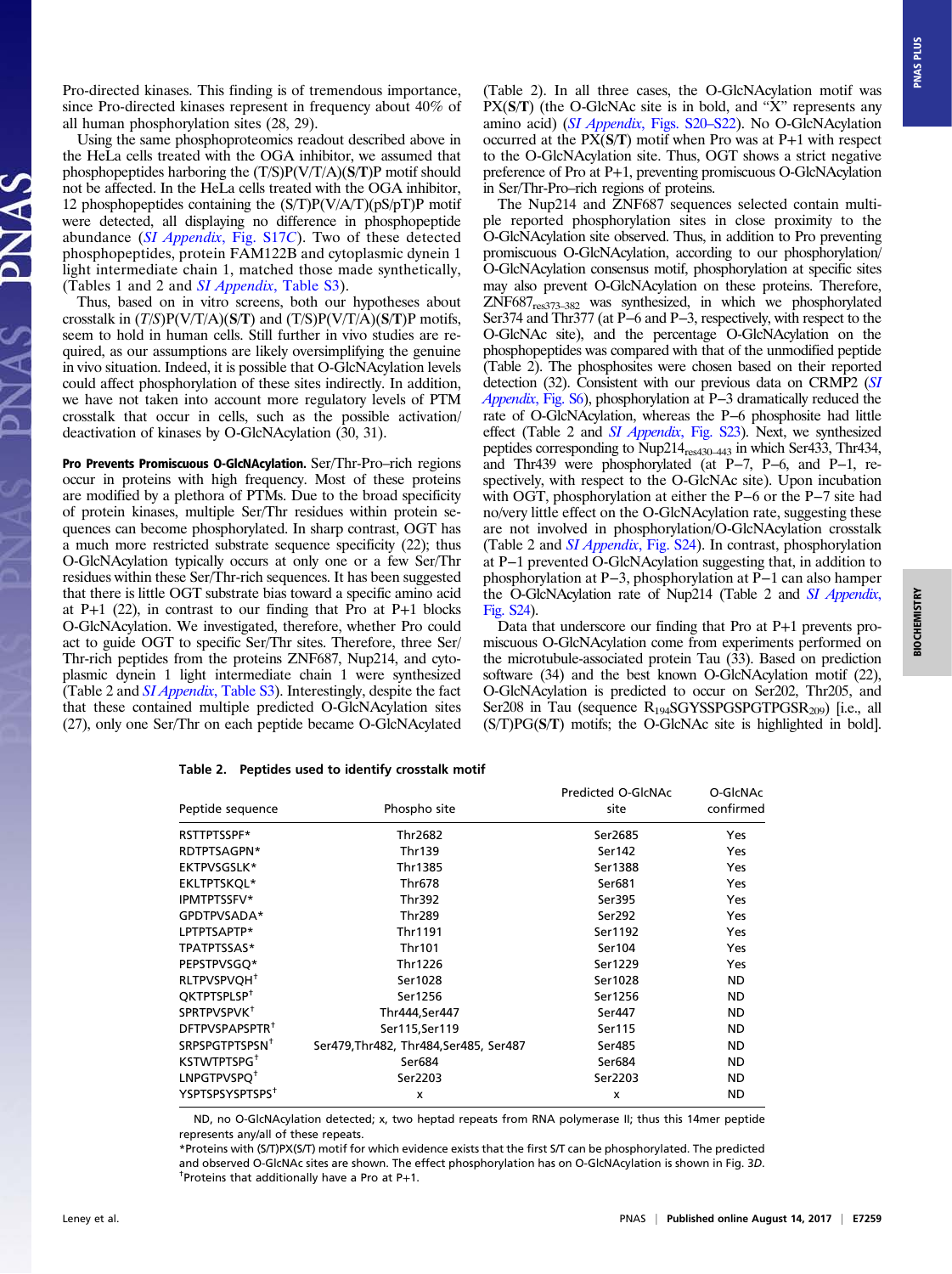

Fig. 5. Crosstalk mechanisms. (A, Left) An optimal OGT substrate motif predicts a Ser/Thr near the P0 O-GlcNAc site. Phosphorylation at P−3 hampers O-GlcNAcylation. (Right) A structural basis for this observation can be postulated, looking at the OGT active site (gray surface) with UDP (white sticks) and the CK2 peptide substrate (green sticks) bound (PDB ID code 4GYY). CK2 residues are labeled with respect to the O-GlcNAcylation site. The small pocket size at P−3 suggests that the incorporation of a phosphate moiety here is sterically hindered. For clarity, the TPR domain on OGT is omitted. (B) Reciprocal crosstalk between phosphorylation/O-GlcNAcylation is not likely on Pro-directed phosphorylation sites.

However, consistent with our work, O-GlcNAcylation was observed only on Ser208 (33), the only predicted O-GlcNAcylation site that does not contain a Pro at P+1. Thus, in addition to ZNF687 and Nup214, Pro can also guide OGT to specific sites on Tau, preventing O-GlcNAcylation on Ser202/Thr205.

### Discussion

Previously, two distinctive mechanisms for crosstalk have been reported, namely one whereby O-GlcNAcylation is affected by the presence of a phosphate moiety on nearby Ser/Thr sites (or vice versa) and another whereby phosphorylation and O-GlcNAcylation occur on the same Ser/Thr residues and thus are mutually exclusive, known as "reciprocal interplay." Here, we interrogate both these scenarios, introducing a MS-based kinetic assay to systematically monitor crosstalk, enabling rules for this PTM crosstalk to be defined.

To address the first mechanism, we show that in the most optimal OGT substrate sequence motif  $(S/T)P(V/T/A)(S/T)$ , phosphorylation specifically at P−3 with respect to the O-GlcNAc site hinders or even blocks O-GlcNAcylation (Figs. 1 and 5). Phosphorylation on other sites, both up- and downstream of the OGT site, has a much smaller or even a negligible inhibiting effect. This dramatic effect of phosphorylation on P−3 can be partly explained upon examination of the OGT structure in which the CK2 peptide GSTPVSSA occupies the active site [Protein Data Bank (PDB) ID code 4GYY] (Fig. 5A). The P−3 residue is located immediately above the UDP cofactor; thus a phosphate at this position would cause steric hindrance, preventing the peptide from fitting tightly into the OGT active site. In support of this, native MS experiments on the TAB1 protein have shown differing rates of O-GlcNAcylation of Ser391 compared with Ser395, with the rate difference being attributed to the differing residues at P−3 (35). Taken together, our data not only confirm that O-GlcNAcylation is affected by the presence of a phosphate moiety on nearby Ser/Thr sites but also pinpoint this effect precisely to phosphorylation at P−3, a significant insight.

Addressing the aforementioned reciprocal mechanism, our data reveal that reciprocal crosstalk cannot occur when the phosphorylation is carried out by a Pro-directed kinase (Fig. 5B and  $SI$  Appendix[, Fig. S18\)](http://www.pnas.org/lookup/suppl/doi:10.1073/pnas.1620529114/-/DCSupplemental/pnas.1620529114.sapp.pdf), or in other words when the residue affected is followed by a Pro. Since in all vertebrates more than 40% of Ser/Thr residues that are phosphorylated are followed by Pro at P+1 (28), reciprocal phosphorylation/O-GlcNAcylation crosstalk, as suggested previously (12), is much more restricted and less frequent than initially proposed.

Finally, we provide insights into how OGT recognizes its substrates. We show that O-GlcNAcylation on our defined motif  $(S/T)P(V/T/A)(S/T)$  cannot occur when Pro is present at P+1 (Table

1 and *[SI Appendix](http://www.pnas.org/lookup/suppl/doi:10.1073/pnas.1620529114/-/DCSupplemental/pnas.1620529114.sapp.pdf)*, Fig. S1). Pro thus acts to guide OGT to specific Ser/Thr sites, preventing promiscuous O-GlcNAcylation on proteins containing Ser/Thr-Pro–rich sequences (Table 2 and *[SI Appendix](http://www.pnas.org/lookup/suppl/doi:10.1073/pnas.1620529114/-/DCSupplemental/pnas.1620529114.sapp.pdf)*, [Fig. S23](http://www.pnas.org/lookup/suppl/doi:10.1073/pnas.1620529114/-/DCSupplemental/pnas.1620529114.sapp.pdf)). Pro could be unfavorable for two reasons. First, it could prevent the hydrogen-bonding interactions needed for efficient enzyme-substrate recognition. Second, the presence of two Pro residues in the OGT substrate (at P−2 and P+1) could restrict its flexibility that is needed for the protein sequence to thread through the tetratrico peptide repeats (TPR) of OGT into its active site.

In summary, we define a very stringent crosstalk motif, (pSp/T)P  $(V/A/T)(gS/gT)(X_P)$ , whereby phosphorylation at P−3 inhibits O-GlcNAcylation and "X-P" represents any amino acid except Pro. Since our defined motif is present in the consensus sequences for the kinases ERK1, ERK2, CKI, and GSK3β, this crosstalk likely has specific functional relevance in the protein substrates of these aforementioned protein kinases. All of the protein sequences queried here that contained this motif in the unphosphorylated form are in our assays good substrates of OGT, the modification of which is prevented upon phosphorylation at P−3. Thus, we propose that 1,048 protein sequences [1,286 total (pSp/T)P(V/A/T)(S/T) sequences minus 238 (S/T)P(V/A/T)(S/T)P sequences] in the PhosphoSitePlus database may undergo phosphorylation/ O-GlcNAcylation crosstalk. This may even underrepresent the number of proteins that could undergo crosstalk at adjacent sites, as other motifs, such as (S/T)PG(S/T) in the case of Tau (33), and quite different sequences, such as res55-58 (LLPT) in the case of c-myc (11), can also participate in phosphorylation/O-GlcNAcylation crosstalk. In addition, a more global form of crosstalk also occurs whereby the enzymes involved in the crosstalk reported herein themselves contain PTMs that can alter their function (31, 36). For example, OGT has been reported to be activated by tyrosine phosphorylation (36), and CaMKII kinase has been reported to be activated by O-GlcNAcylation (31). Finally, we hypothesize that since the majority of O-GlcNAcylation substrates known to date occur either on intrinsically disordered regions of proteins (37) or cotranslationally before protein folding (38), the results described here will have implications for intact protein substrates, modulating their function in vivo.

#### Materials and Methods

O-GlcNAcylation Assays. His-hOGT<sub>16-1036</sub> was expressed in Sf9 insect cells and was purified using Ni affinity and size-exclusion chromatography. The synthetic peptides OGT and UDP-GlcNAc were incubated at 37 °C, 300 rpm, pH 8 in an Eppendorf Thermomixer. O-GlcNAcylation was quenched at various time points by dilution into 10% formic acid (FA).

Phosphorylation Assays. Synthetic peptides, kinase, Mg, and ATP were incubated at 30 °C, 300 rpm in an Eppendorf Thermomixer. Aliquots were taken over time and quenched by the addition of an excess of EDTA and dilution into 10% FA.

Proteomics. A549 and HeLa cells were lysed, reduced and alkylated, and digested with trypsin, and the resulting phosphopeptides were enriched using Fe-IMAC. For the O-GlcNAcylation assays with the A549 phosphopeptides, CK2res339–<sup>352</sup> was added to the phosphopeptide library and subsequently incubated with OGT with a 50-fold excess of UDP-GlcNAc at 37 °C, for 24 h. To monitor crosstalk, the relative abundance of phosphopeptides enriched from WT and HeLa cells treated with O-GlcNAcstatin G were compared using labelfree quantitation. Analysis was carried out on an Agilent 1290 UPLC system coupled to an Orbitrap Fusion Tribrid mass spectrometer. For more experimental details, see [SI Appendix](http://www.pnas.org/lookup/suppl/doi:10.1073/pnas.1620529114/-/DCSupplemental/pnas.1620529114.sapp.pdf).

ACKNOWLEDGMENTS. We thank Henk van den Toorn and Martin Fitzpatrick for the bioinformatics analysis. T. Celine Mulder provided A549 cells. OGT was produced by the Netherlands Cancer Institute protein facility. GlcNAcstatin G was kindly provided by the van Aalten laboratory (University of Dundee). This work was supported by Proteins At Work (Project 184.032.201), a program of the Netherlands Proteomics Centre financed by the Netherlands Organization for Scientific Research (NWO) as part of the National Roadmap Large-Scale Research Facilities of the Netherlands and by the Institute for Chemical Immunology, an NWO Gravitation Project funded by the Ministry of Education, Culture and Science of the Netherlands.